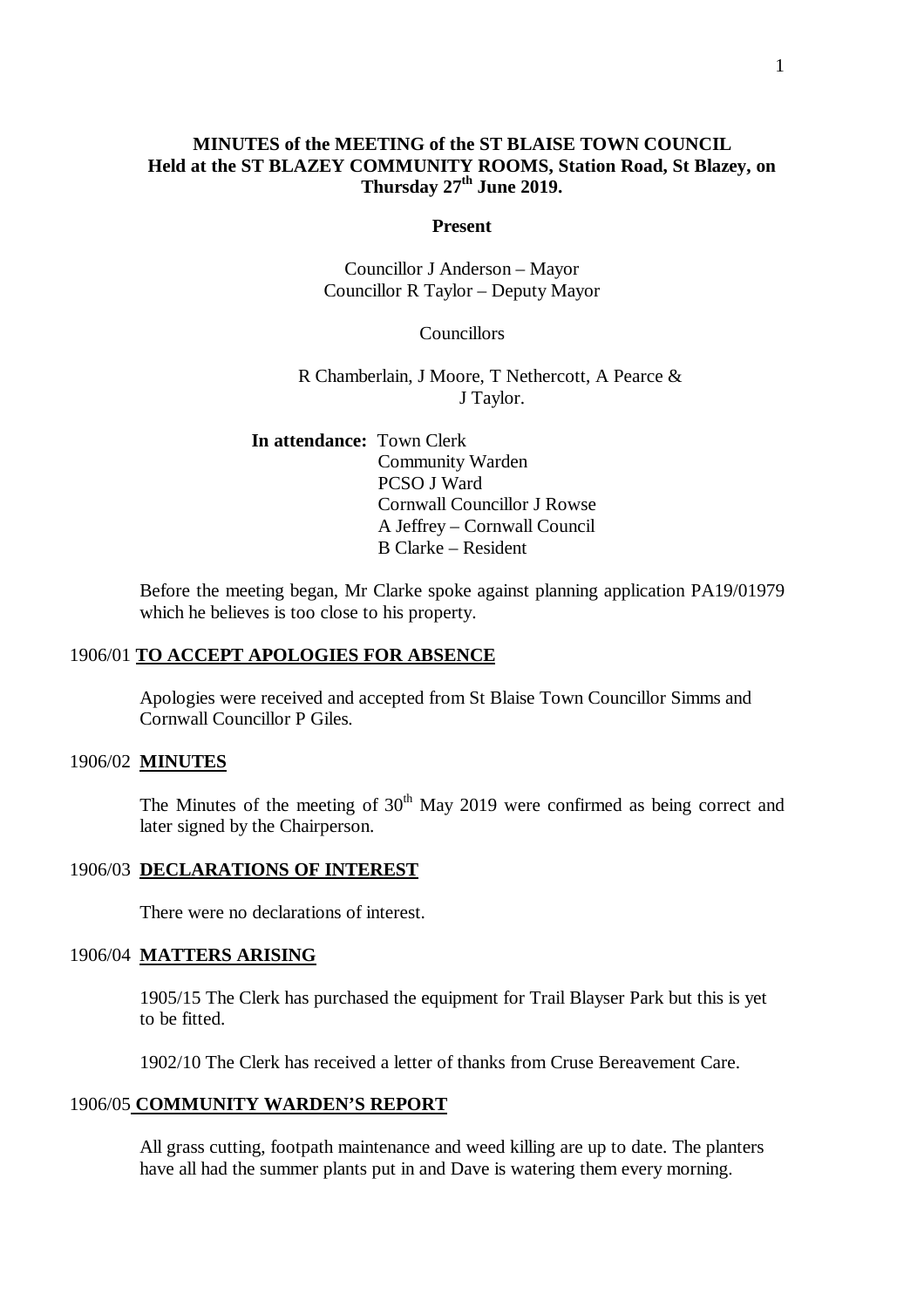#### 1906/06 **REPORT FROM PCSO JAMIE WARD**

The PCSO told the Council that he could no longer provide crime figures or give a report. The Councillors asked for an overview of policing in St Blazey.

St Austell area Police Team have introduced Genesis Policing early. Genesis is the remodelling of Neighbourhood and Community Policing meaning all officers are sent from St Austell when either a 999 or 101 report is received and therefore there will be no patrolling of the area. St Austell has 3 beat Managers, 2 Police Officers and 8 or 9 PCSO's.

When asked about the additional officers that the public are paying for through the increase in Council Tax, he was unable to answer but said that St Austell were on full staffing.

# 1906/07**PRESENTATION BY ALAN JEFFREY FROM THE ENVIRONMENT SERVICE AT CORNWALL COUNCIL REGARDING THE StARR PROJECT**

Alan Jeffrey started by explaining that it had taken almost four years to get to the current position due to the proposed project being 60% on land not owned by CC and therefore a lot of the work so far had been with land owners. The work involves natural flood management, tree planting and connecting flood plains.

There are four main areas.

1-Lavrean - Trapping water.

2-Ponts Mill – Stabilise river including managing the overflow from Prideaux Stream spilling into flood plain, 2 attenuation tanks to be installed at the end of Aberdeen Close and 1 attenuation tank to be installed at the rear of Piggy Alley.

3- Bull Engine Skate Park to be converted to work as an attenuation tank, rain gardens and flood barriers to be installed in Par Lane. New drainage system at Tredenham Close and Brooks Corner.

4-Rose Hill/Cornhill/Doubletrees – Native planting and other attenuation features.

The maintenance will be distributed between Highways, the Countryside Team, Land owners and other agencies. Completion is due by March 2022.

### 1906/08**CORNWALL COUNCILLOR PAULINE GILES**

I have been contacted by a few residents recently wanting me to help them improve their band level on Home Choice. I thought it might be useful to explain how it works and why, in most cases, I cannot help.

Home Choice is applied for online and banding is decided upon, by the information that the applicant submits. This must be accurate, it is checked and should anything not be correct, it will involve another application being filled out, so accuracy is the key. The only time I can assist, is if there is a medical reason, which would have to be substantiated by the doctor. This process was set up, so that no one could cheat the system, I know it is not what a lot of residents want to hear, but rules are rules.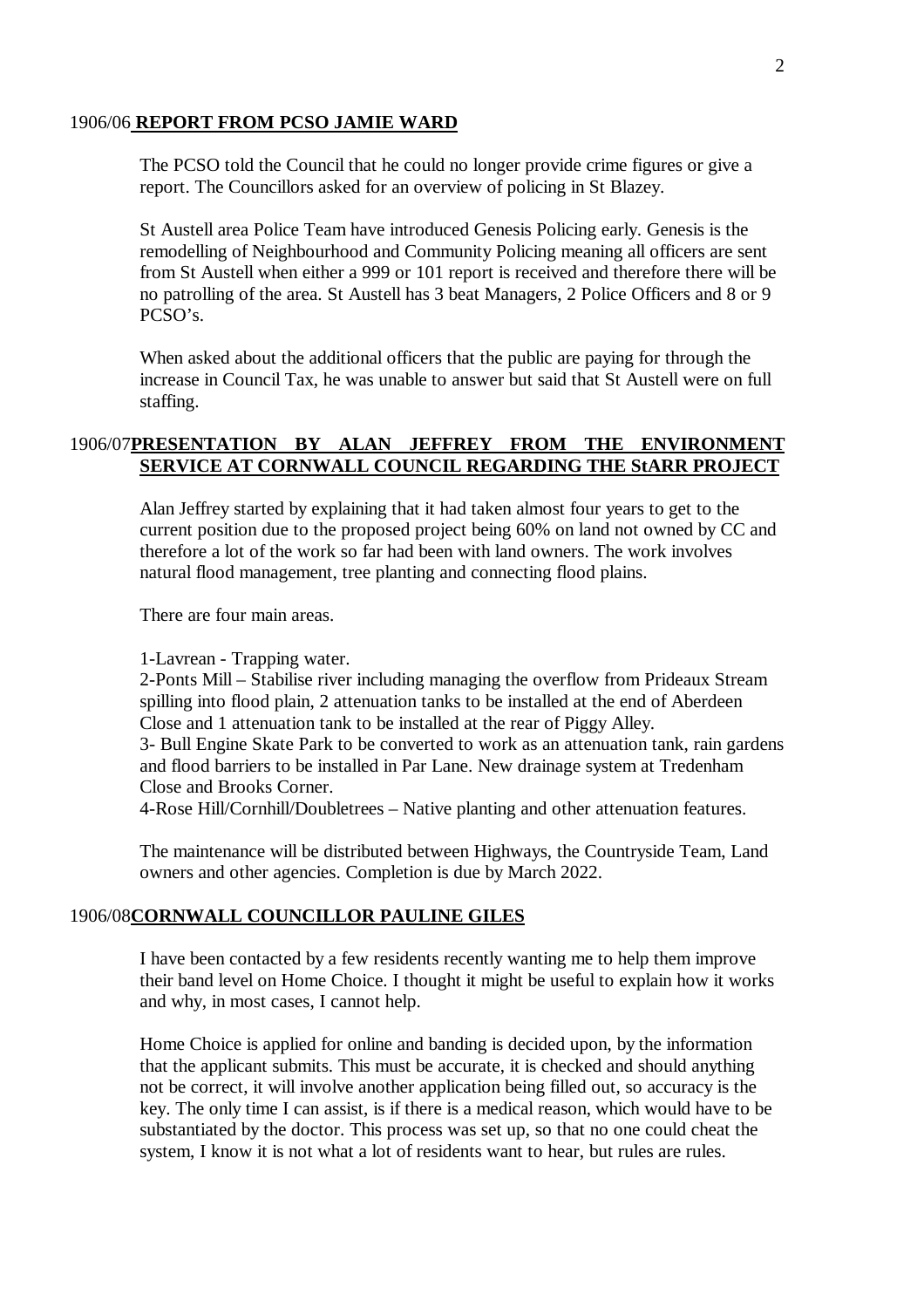Last week I was able to meet some of the residents whose land will be involved in the implementation of StARR, I was pleased to hear that the majority supported assisting with the flood alleviation of St Blazey.

I was saddened to hear about the amount of theft St Blazey Post Office are having, this is a much needed business in our community and we are very lucky to still have a Post Office, they have put up CCTV and intend to prosecute should anyone be caught. It is very sad that they have had to take this action, but a sign of the times. St Blazey Co-op have also reported that theft is high, should anyone be genuinely struggling, I would ask them to speak to me, and I will do my best to help, theft is not the answer.

I shall be joining the PPG (Patient Participation Group) at Middleway surgery, and will be reporting back to the Town Council, via my report, on missed appointments and other issues that the surgery face.

The next Police Surgery is on Sunday 7 July from 9am - 10.30am at the Community rooms, I have had feedback that some residents would like one held on an evening, but as this one is on a Sunday, hope that many will attend. The time has already been shortened, and if this facility is not used, I suspect it will stop, which would be a shame.

For all those little organisations in my division who are constituted, I now have this year's Community Chest to share amongst you. Please email me is you would be interested in applying [pauline.giles@cornwallcouncillors.org.uk](mailto:pauline.giles@cornwallcouncillors.org.uk)

So tonight is "Best New Business in Cornwall" Awards night! I am at St Mellion representing St Blazey Recycle Reuse Resale CIC and hope to win such a prestigious award. It would be amazing, and hopefully help us tap into funding to install the mezzanine level, wish us luck!

The Clerk asked which proposals from the Highway Scheme had been approved. The proposals have been agreed by the CNP but we are still unaware what Highways have agreed.

### 1906/09 **REPORT FROM CORNWALL COUNCILLOR JORDAN ROWSE**

I have continued to work on the issues surrounding the mine shafts that have opened at the Mount, working with Ocean and private owners in Manor View. This is a difficult situation for all involved and mining surveys continue. To date, we are not fully aware of the extent of these shafts or addits but we are working closely with the consultants to find out what is exactly beneath this area.

As you will recall I have secured some money to replace the skate equipment at Bull Engine Park. The worn out ramps have now been removed and consultation is ongoing. So far we have had over 40 responses to the consultation which is fantastic. We hope to continue this positive engagement exercise and next Thursday between 17:00 – 19:00 we will be holding a consultation event at the Burrows. Anyone can come and talk to us about the new equipment; what they want and don't want to see.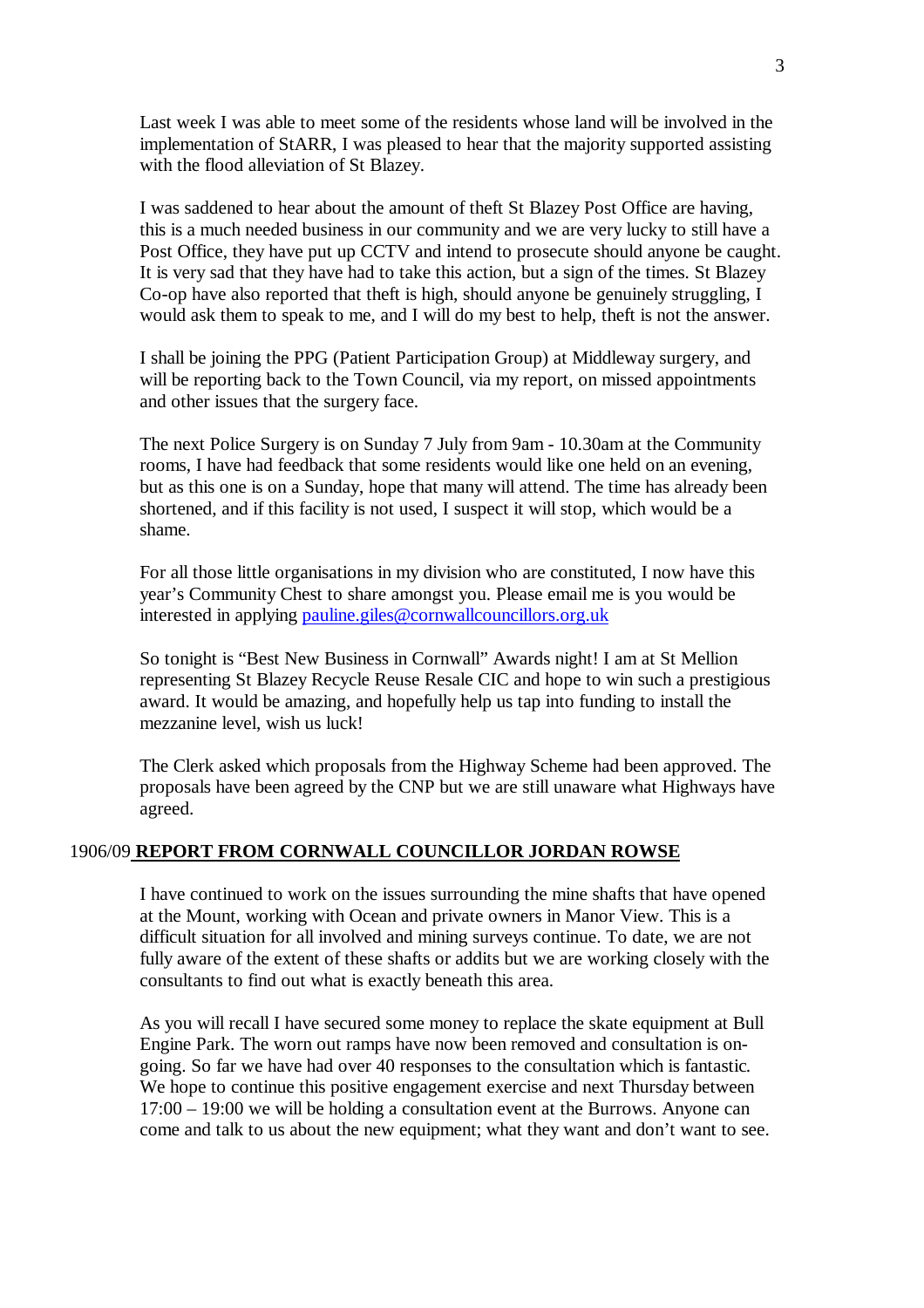I have spent a number of evenings in June meeting with landowners within my Division that will be affected by the StARR Project. The landowners in our area are an incredibly important part of the Project and we must communicate and engage with them as much as possible. As for engagement with the wider community, thousands of letters have been sent out to each household in the local area over the last week and there is to a STARR information event this weekend at St Blazey Football Club.

You may have seen in the press this week that there are some double yellow lines that are on the pavement outside Mid Cornwall Lettings at St Blazey Gate. Yes, actually on the pavement!!. I'll be the first to admit that local councils are often guilty of doing some bizarre things. This is a classic example of just that. I've certainly never seen double yellow lines on a pavement before. I'm pleased, however, that Cornwall Council have now agreed to remove these double yellow lines and put it back to normal.

Lastly, it's my councillor surgery next Saturday over at Cornubia at 10:30 and, the week after that on the  $13<sup>th</sup>$  July Par Carnival Week starts. It's set to be a good one this year.

### 1906/10 **IMPLECATIONS OF CORNWALL COUNCIL CUTS AND LOCALISM**

No further proposals had been received.

#### 1906/11**TO CONSIDER WASTE/RECYCLING WITHIN THE TOWN**

This item was deferred to the July meeting.

### 1906/12**TO CONSIDER CLIMATE CHANGE AFFECTING ST BLAZEY**

Councillor J Moore provided all the Councillors with a list of actions that the Council could consider and is awaiting more comprehensive information from Cornwall Council. This will be added to the July Agenda.

### 1906/13**TO REVIEW THE BUSINESS CONTINUITY PLAN**

Councillors considered the Business Continuity Plan, Councillor J Taylor asked the Clerk to add King Edward Gardens and Trail Blazer Park to the list of provisions, Councillors agreed to accept with the changes.

Councillor R Taylor said that it would be useful if some of the document could be used in the Emergency Plan. All the Councillors agreed.

#### 1906/14**TO CONSIDER A CONTRIBUTION TO HOLIDAY LUNCH CLUB FUND**

Revd Jules and Liz Davis have devised the new initiative as part of the transforming lives for good scheme. They are working with other volunteers from the church and the community to provide hot meals for 12 children in crisis during the summer to avoid holiday hunger.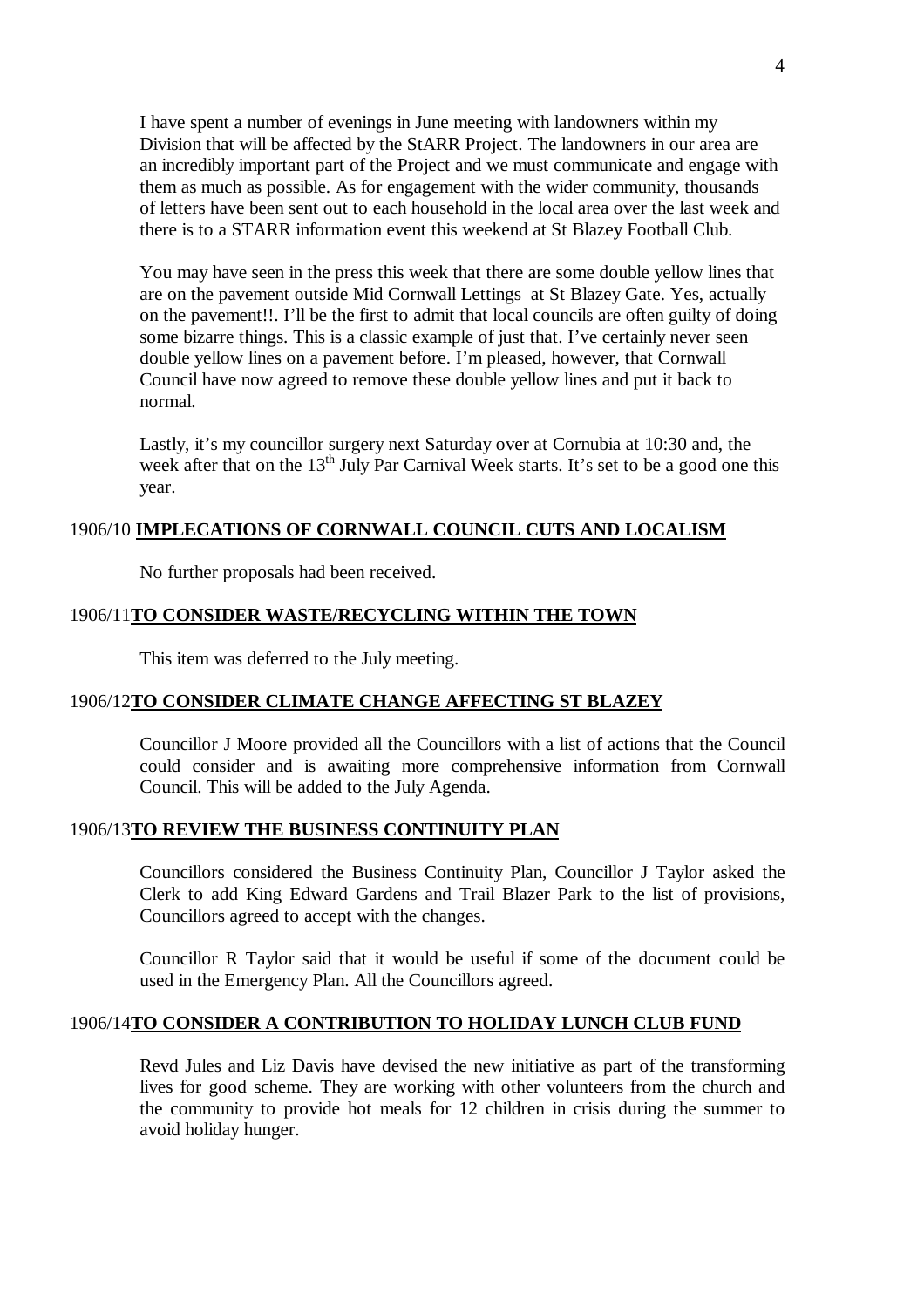They will providing the service to support 12 children at Landreath on Monday and Tuesdays, St Blazey Church on Wednesday and Thursdays. They will provide activities including art, nature studies, beach days and drama. It will be a pilot scheme for 5 weeks and could be repeated during future school holidays. Funding has been received from CC however more funding is needed for games and other equipment.

Councillor Nethercott proposed a donation of £400, Councillor Pearce seconded the proposal, Councillors Moore, R Taylor and J Taylor declared personnel interests, all the Councillors agreed and so it was RESOLVED.

### 1906/15 **PROJECT LIST**

#### **New Community Centre/Burrows Centre** –

Matt Dixon, Project Manager sent the following report:

During the last four weeks, works have continued with the block and brick wall construction. Progress has been slower than anticipated, partly due to the wet weather which impacts on the ability to lay face brickwork. As a result, at this stage works are currently around 3 weeks behind the program. The brickwork is forecast to complete this week with the roof trusses being craned in to place on Tuesday 2nd July.

Works also continued with drainage now complete and installation of water pipes and electric ducts. The excavation across the driveway is booked for Saturday 29th June to minimise disruption. During the course of Saturday this will mean that the car park will be unavailable and access to the centre will be on foot only.

It is anticipated that during the roofing and internal finishing phase, the current delays will be recovered and the build will once again be running in line with the program. The contractor remains confident that there is sufficient scope within the remaining 12 weeks for the project to be delivered on time.

The Cornwall Council Building Control officer has made four visits to site and has no concerns – works meet the required standard. The next visit is scheduled for after the roof structure is in place.

Work to install the new services is ongoing and the Highways Approved contractors to carry out the works on behalf of SW Water & Western Power will follow the completion of the works on our side of the boundary.

There have been some financial variations, these include:

A slight increase in concrete thickness within the foundations. Additional concrete to safeguard the new foul drainage line (Building Control instruction)

Clarification on the costs for the soak away which until percolation tests were carried out, could not be quantified.

The instructions for the aluminum doors.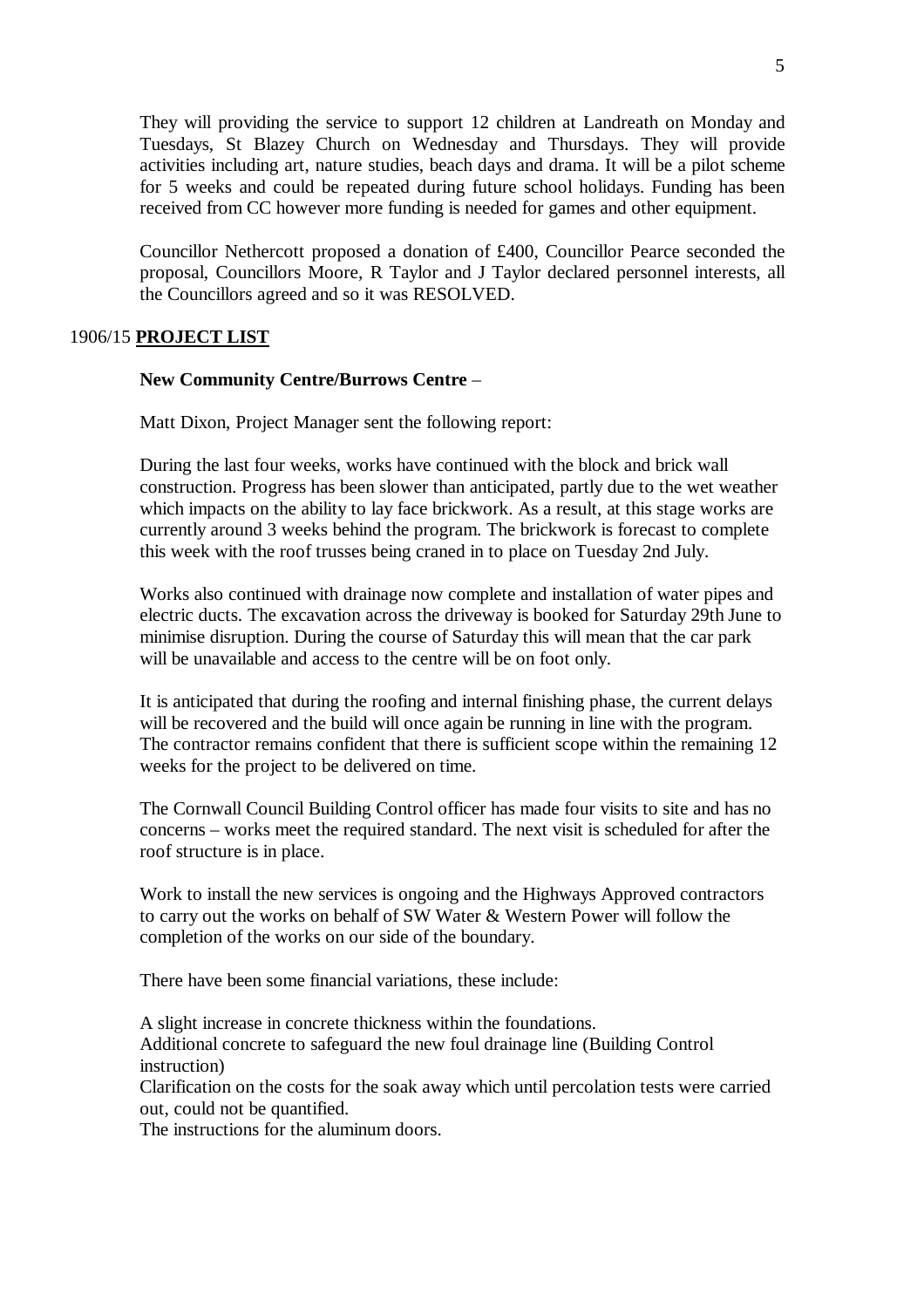The next site progress meeting takes place at the end of July and a report will be made available for discussion in time for the council meeting on Thursday 25th July.

#### **Neighbourhood Planning –**

Councillor Moore told the Council that James Evans, an independent planner working with CRCC has indicated that he will prepare the basic conditions statement which is necessary in accompanying the NP at a cost of £500. The Councillors agreed to the cost.

#### 1906/16**TOWN CLERKS REPORT**

The Clerk attended a SLCC meeting on Tuesday  $25<sup>th</sup>$  June and reported that the Code of Conduct from the Localism Act 2011 had been examined and there are 26 recommendations for change and 15 best practice solutions. We can expect to see a new code early in 2020.

Climate Change was discussed and CC recommendations discussed however they have failed to realise that Town and Parish Councils do not have the delegated powers needed to carry these out. We have some procedures already in place for example Plastic Free PL24.

The Clerk asked if the Police and Crime Commissioner should be contacted regarding their use of the Community Rooms. As we will be losing the use of the garage once the Polgrean development begins, the Warden could use the space. The Council agreed.

The Clerk has written to Councillor Ford regarding his non-attendance at meetings and stipulated that if he did not attend this evening or contact her we would begin the process of recruiting a new Councillor. The Clerk will contact the monitoring officer tomorrow.

The Clerk reminded the Councillors to visit the StARR event at the Football Club on either Friday or Saturday and reported that all addresses in St Blazey had received a letter about the event.

Road Traffic Regulation Act 1984 S.14: Temporary Prohibition of Traffic

South West Water have requested to close the following road(s) to carryout works to their apparatus. Please note that this is only an Intention Notice and as of yet an Order has not been Issued

Location: Porcupine Road, Par

Timing: 19th to 23rd August 2019  $(24 \text{ hours})$ 

### 1906/17 **PLANNING MATTERS**

There have been six planning application received and it was RESOLVED to not object to any of them.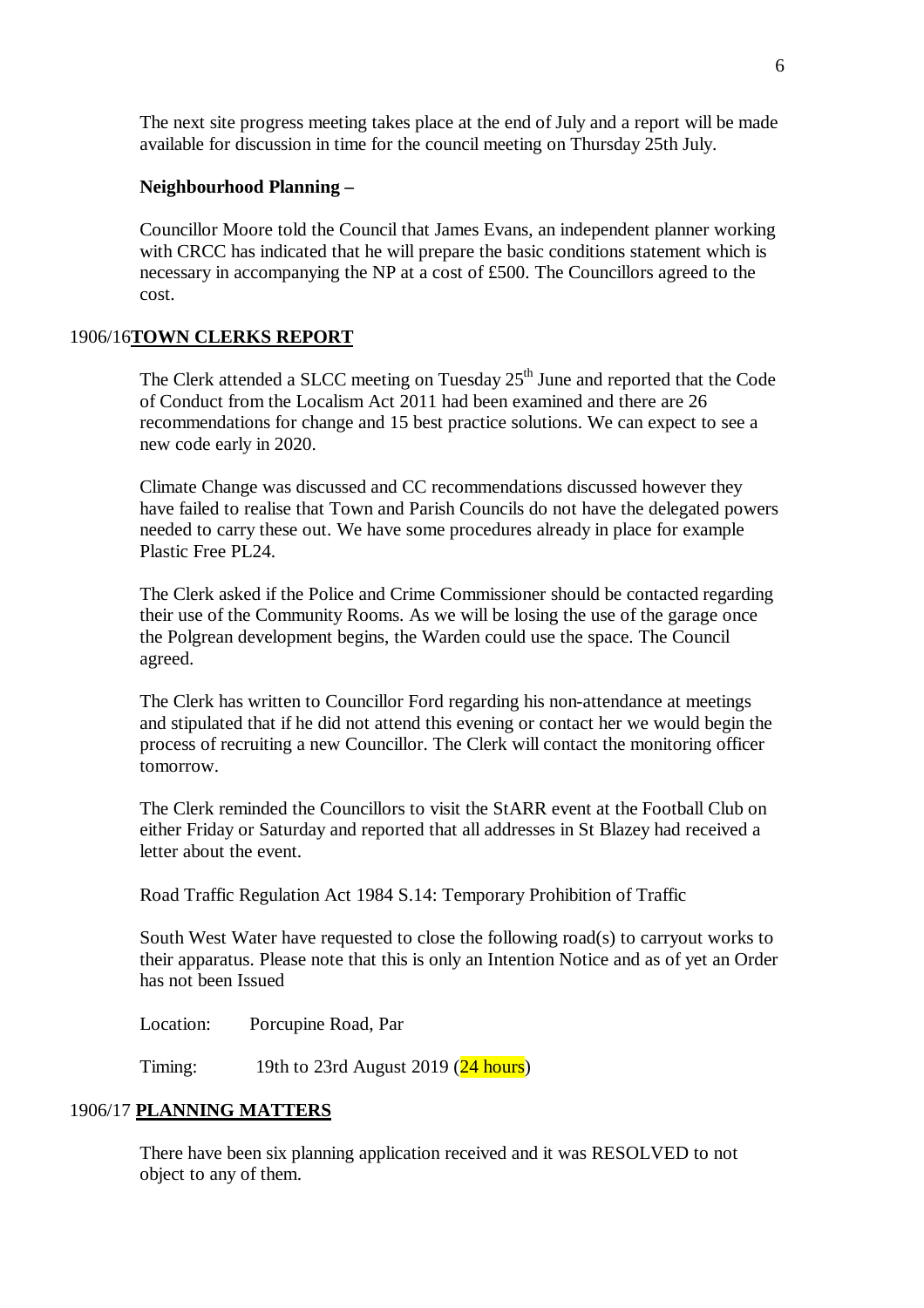| PA18/10884 | Erection of 7 light industrial units (re-submission of<br>approved application PA17/02789).<br>Land at Par moor Road.                                     |
|------------|-----------------------------------------------------------------------------------------------------------------------------------------------------------|
| PA19/04286 | Demolition of former social club and redevelopment<br>with two new dwellings.<br><b>Biscovey Sports Club</b><br><b>St Austell Road</b><br>St Blazey Gate. |
| PA19/04490 | Erection of two-storey extension to the front elevation to<br>house a through-floor lift<br>4 Wilson Way<br>St Blazey.                                    |
| PA19/04674 | Reserved Matters Application in respect of PA18/00547<br>Land south of 49A Rose Hill<br>St Blazey.                                                        |
| PA19/04825 | Works to Sycamore Tree (T1) covered by a TPO<br>15 Doubletrees Court<br>St Blazey.                                                                        |
| PA19/05096 | Proposed extension and improvements<br>16 Manor View<br>St Blazey.                                                                                        |

Councillors discussed PA19/01979 and sympathise with Mr Clarks concerns however do not see a planning reason to object.

Results Received

| PA19/03543 | Removal of existing porch and construction of single storey<br>extension<br>9 Par Lane<br><b>St Blazey</b><br><b>APPROVED</b> |
|------------|-------------------------------------------------------------------------------------------------------------------------------|
| PA19/04339 | Application for works to a tree subject to a TPO- Oak Tree<br>Hollyoaks<br>The Mount<br>Par<br><b>APPROVED</b>                |

# 1906/18**ALEXANDER HALL REPORT**

The Annual Alarm testing has been carried out.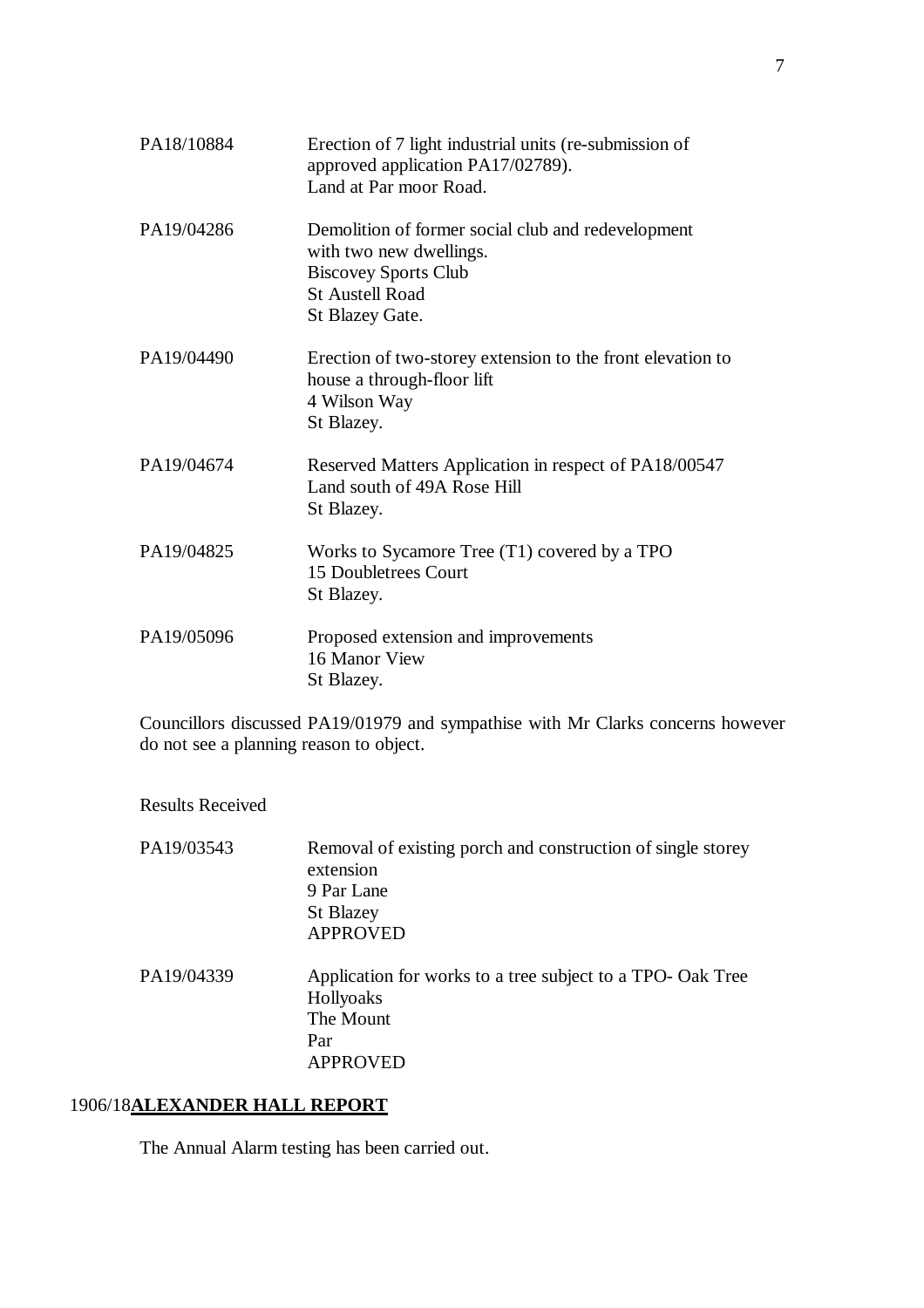### 1906/19 **ST BLAZEY COMMUNITY ROOMS**

The Clerk has let the rooms to Reach Out on Wednesday and Thursdays for one year beginning September 2019.

### 1906/20**ACCOUNTS**

#### **Payments Received <b>Expenditure**

| <b>Hall Bookings</b>  | 644.00 | Clerks Wage      | 1489.91 |
|-----------------------|--------|------------------|---------|
| Interest              | 1.43/  | Wardens Wage     | 637.00  |
| High Deposit Int      |        | <b>Broadband</b> | 21.03   |
| Com room Income       |        | UK Fuels         | 81.82   |
| WPD                   | 12.49  | Insurance        | 198.43  |
| <b>Plant Donation</b> | 100.00 | <b>HMRC</b>      | 616.11  |
| <b>Black Sacks</b>    | 10.50  | $CC$ (pen)       | 554.58  |

# $CC (pen)$  554.58 RAC 18.22 GB Sports 222.00 Huers 3000.00 AD Williams 30576.31 Wardens Equip 28.78 Clerks Travel 108.50 The Range  $36.01$ St Austell GM 30.00 SWW (fountain) 17.15 Stationery 8.99 Big Games 69.94 Hay Nurseries 766.90 NP web-site 32.00 AH CC Bus Rates 246.00 Cleaners Wage 73.74 Chubb (parts) 13.98 FA Box 14.17 EDF (Elec) 66.00 SWW 114.50 EDF (Gas) 71.00 CIS 85.99 PC CC Bus Rates 54.00 Locking 30.00 EDF 13.00  $EDF$   $-6.86$ CIS 138.99 SWW 154.62 Community Rooms CC Bus Rates 102.00 EDF 71.00

Key cutting 21.00